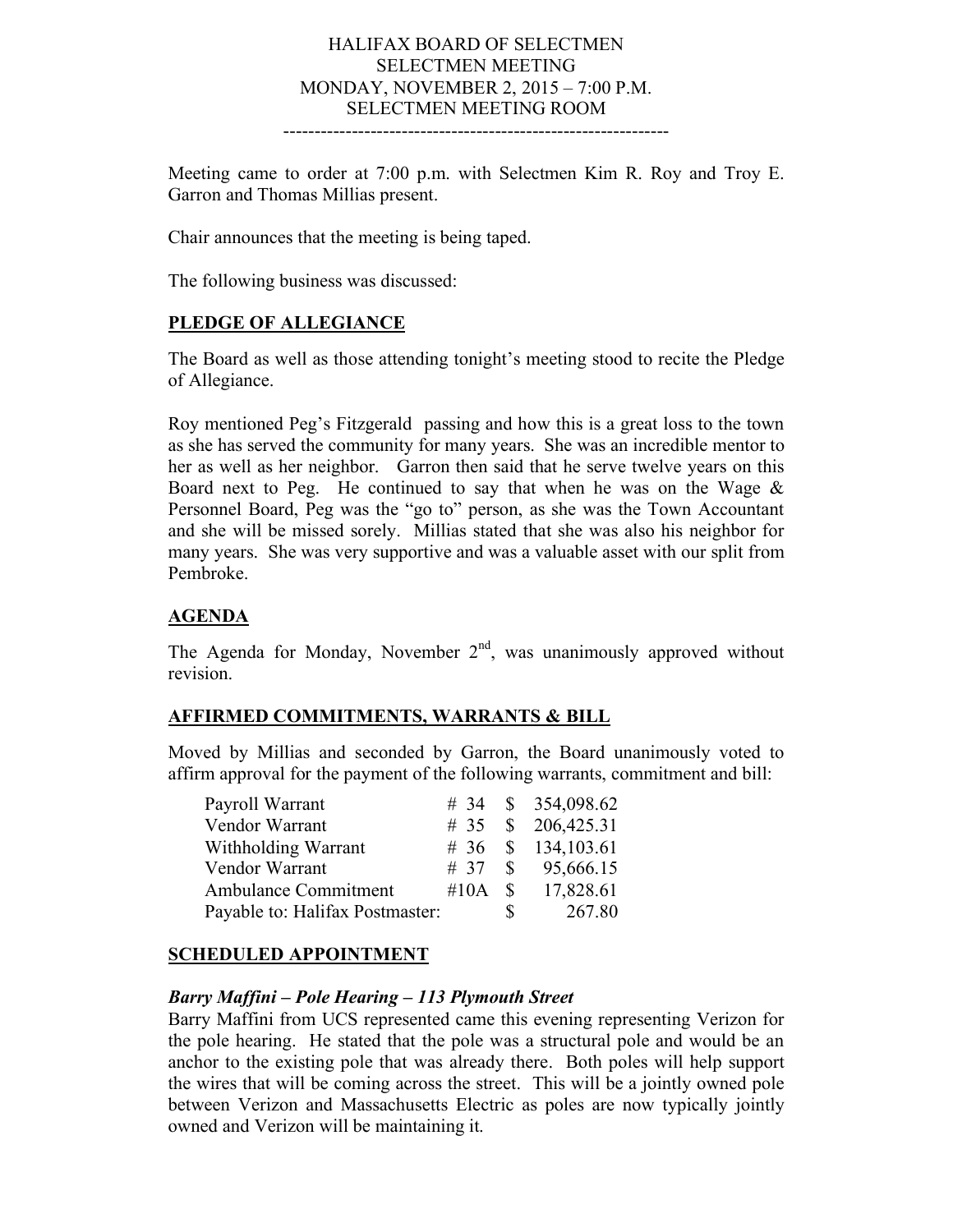Moved by Garron and seconded by Millias, the Board unanimously voted to grant permission to Verizon to place the pole at 113 Plymouth Street.

Moved by Garron and seconded by Millias, the Board unanimously voted to close the pole hearing.

#### **APPROVED COMMITMENT**

Moved by Millias and seconded by Garron, the Board unanimously voted to approve for the payment of the following commitments:

Mobile Home Park Fee  $\# 11 \$$  5,160.00

Moved by Millias and seconded by Garron, the Board unanimously approved payment of the following Selectmen bills:

| Borhek Insurance Comp. (underground storage tank renewal) \$1,306.00 |  |
|----------------------------------------------------------------------|--|
|                                                                      |  |
|                                                                      |  |

The Board acknowledged payment to the Treasurer for the following turnovers:

| <b>TURNOVER</b>                                     |                           | AMOUNT                                         |  |
|-----------------------------------------------------|---------------------------|------------------------------------------------|--|
| 2016-07<br>2016-08<br>2016-09<br>2016-10<br>2016-11 | S<br>\$<br>\$<br>\$<br>\$ | 125.00<br>125.00<br>700.00<br>125.00<br>125.00 |  |
| 2016-12                                             | \$                        | 25.00                                          |  |

### **GENERAL MAIL / DISCUSSIONS**

Surplus Equipment – Selectmen's Office

Moved by Garron and seconded by Millias, the Board unanimously voted to declare the following pieces of equipment as surplus:

HP ScanJet 4570 Ricoh Aficio CL3000 Printer Canon Printer MP210 Canon Printer IP4500 Epson Stylus C88 HP OfficeJet 6500 Canon Imagerunner 1670F

### Water Tower Bond Anticipation Note

Moved by Garron and seconded by Millias, the Board unanimously voted to sign the Water Tower Bond Anticipation Note.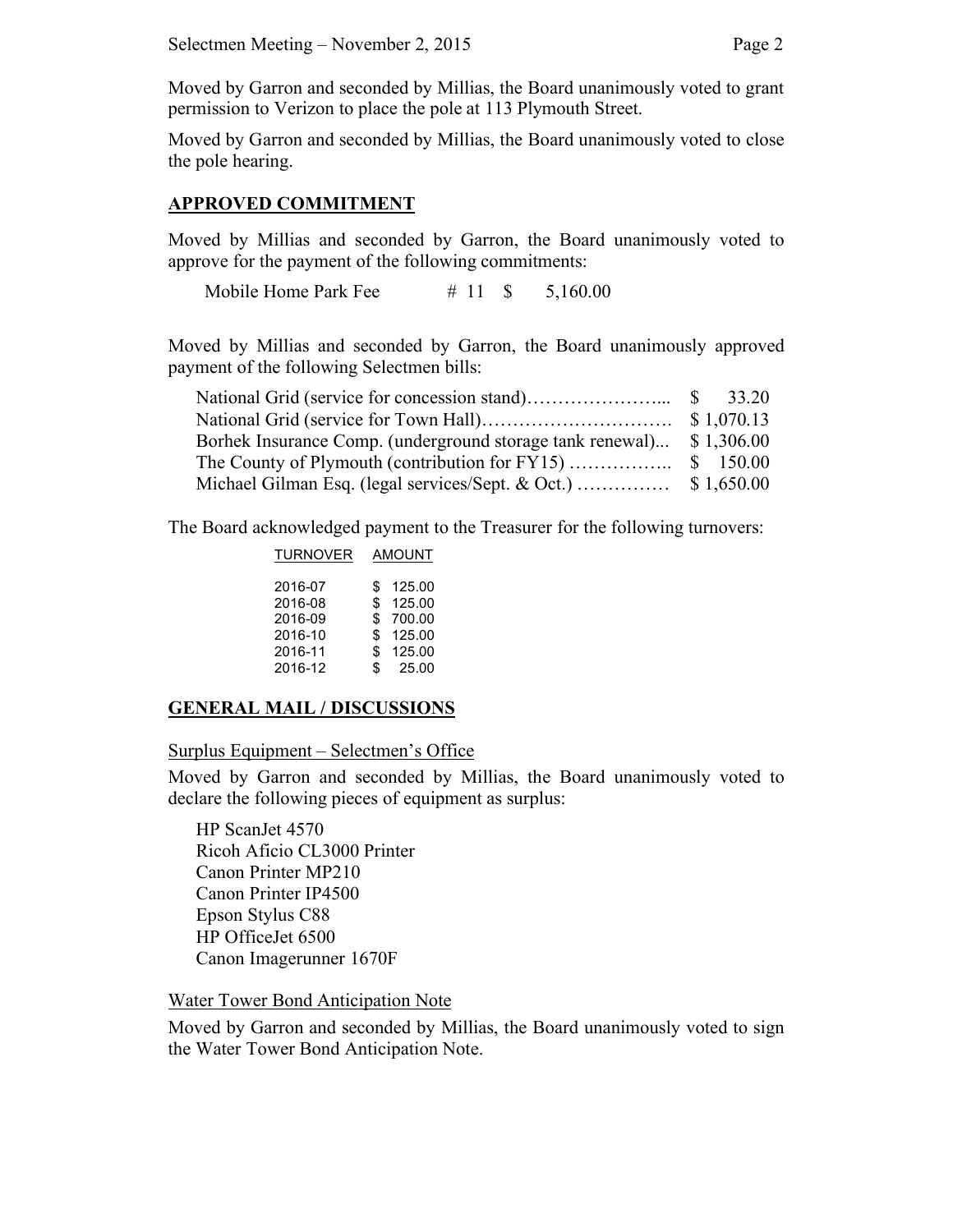Monponsett Pond Status

- a) Algae counts remain above 70,000 (82,000 last week).
- b) DEP plans to meet with Brockton and Halifax later this month.
- c) Seelig hopes to have reports from Aquatic Controls Technology by November  $12^{th}$ .
- d) Board should consider removing the barriers at Lingan and Route 58 boat ramps to allow for boats to be removed.
- e) Pick a date for discussion about boat ramps and algae for spring/summer 2016.
- f) Letter from Brockton stating that they will not divert when algae count is above 70,000.

Moved by Millias and seconded by Garron, the Board unanimously voted to remove barriers for the rest of the year.

Seelig said that he will talk with Board next June about signage at the boat ramps. Garron suggested that next year they should pick a certain day that the ramps will be closed this way here people can make arrangements to take their boats out beforehand.

## Stop Sign Request

Sara Ostrander has requested that signs be put up at  $12<sup>th</sup>$  Avenue at Lingan Street (for traffic on  $12<sup>th</sup>$ , not Lingan). Seelig recommends that the Board hold an informal public hearing on November  $24<sup>th</sup>$  and he will contact the residents of  $12<sup>th</sup>$ Ave. and Traffic Safety Committee to come in that night to talk about this.

## Inspection List for License Holders

Each Selectmen has been assigned to do annual inspections at the following locations:

| <b>LOCATION TO INSPECT</b>      | <b>SELECTMEN</b> |
|---------------------------------|------------------|
| All Seasons Restaurant          | Roy              |
| BR's Monponsett Inn             | Roy              |
| Country Club of Halifax         | Roy              |
| D's Grille 58                   | Roy              |
| Hawaii Garden Restaurant        | Millias          |
| Halifax Mobil                   | Millias          |
| Harmony Two Liquors             | Millias          |
| Lindy's General Store           | Millias          |
| Lyonville Tavern & Restaurant   | Garron           |
| Twin Lakes Liquor & Convenience | Garron           |
| Unit 5 Bar, LLC                 | Garron           |

## State 911 Grant Application

Moved by Garron and seconded by Millias, the Board unanimously authorized the Chair, Kim R. Roy to sign the State 911 Grant application.

Roy stated that this is an annual grant which will be used to replace the console area at the dispatch center.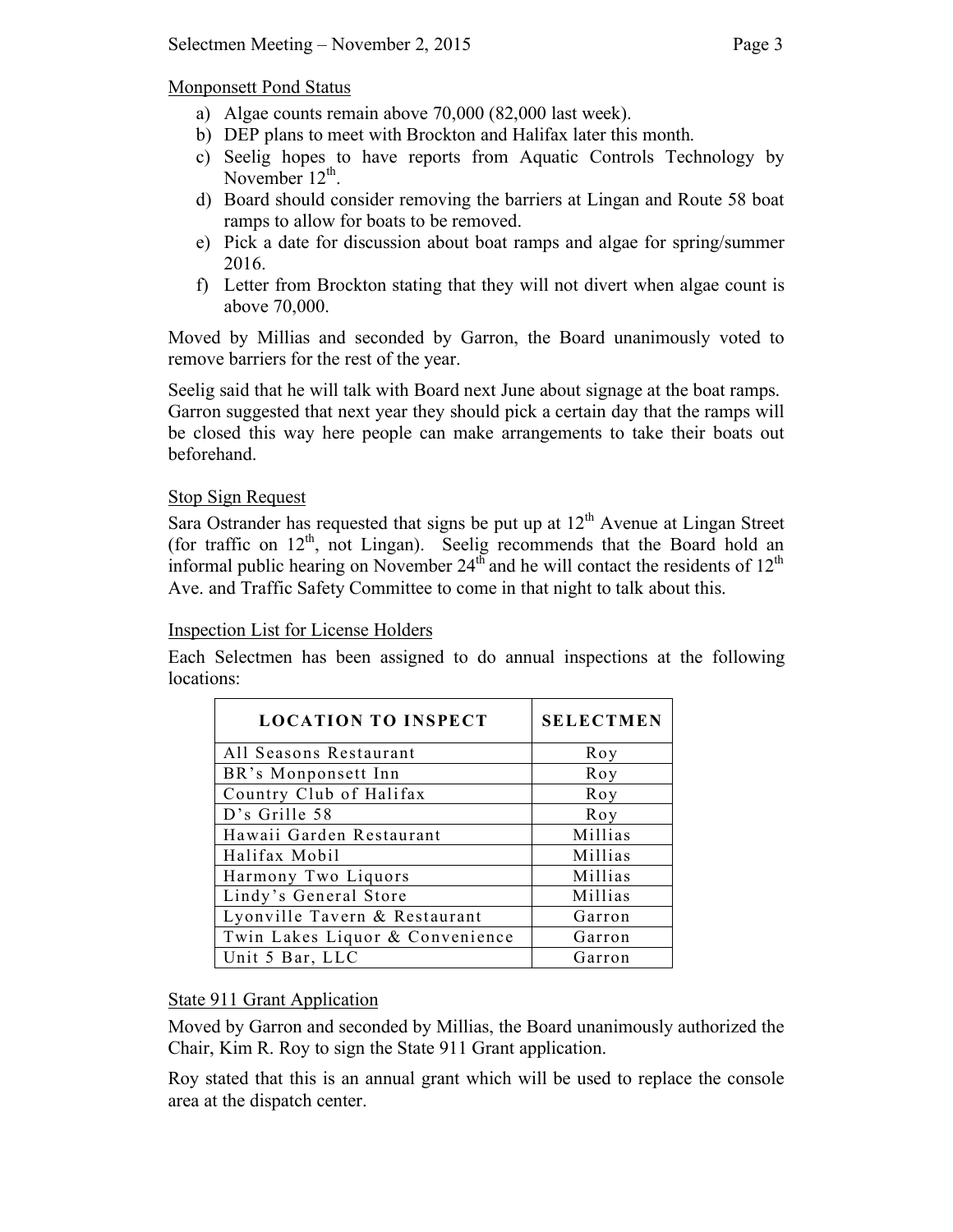## FMLA Request

Moved by Garron and seconded by Millias, the Board unanimously approved the FMLA request from Baldassare Luizza.

## Talent Bank Form from Edward Galvin

The office has received a talent bank form from Ed Gavin of 16 Arrowhead Path expressing an interest in serving on the Finance Committee and Capital planning.

## Emergency Parking Ban

Annual notice has been sent out effective on November 1<sup>st</sup>.

## Cultural Council Grant

Moved by Garron and seconded by Millias, the Board unanimously authorized the Chair, Kim R. Roy to sign the Cultural Council Grant.

## Ambulance Fees

According to Town Counsel, because the specific fees are part of the by-law, a Town Meeting would be necessary to change them. Seelig recommends that at Town Meeting the Town rescind those sections of the by-law setting specific fees. Then after the Attorney General approves the change, the Board could update the fees. The statute that allows the Board to abate the fees should stay in place.

If the Board is considering holding a special town meeting before May, Seelig recommend that it notify the departments in case any other articles should be voted on before May. There is a limited amount of time for to hold a STM in 2015 because of the holidays therefore the Board could set a date in January.

Garron asked if there was an urgency from the Fire Chief to change this and Roy said that the Fire Study Committee has talked about this and we will be able to provide better coverage. She also said that we were planning on raising the fees so that we could be at the level as other towns.

Millias asked was the cost was to hold a Town Meeting and Seelig said about \$1,000. Roy then said that cost would be made up with one ambulance run.

Regarding other articles that may be submitted Roy mentioned that Silver Lake is having a problem with their phone system and thinks there will be some articles other articles from other departments to put on it.

Seelig suggested waiting until November  $24<sup>th</sup>$  when the Fire Chief will be in to talk with the Board of Selectmen. Waiting also gives other departments some time if they have articles they want to present.

## State Listening Tour

Various Massachusetts departments have been and will be holding "listening tour" sessions across the State to hear from cities and towns about ways of easing restrictions on local governments. Seelig said that we have not been attending them because they have been far away or have gotten short notification. He recommends that the Board ask the various departments for ideas and send the list to the Governor and secretaries of those departments.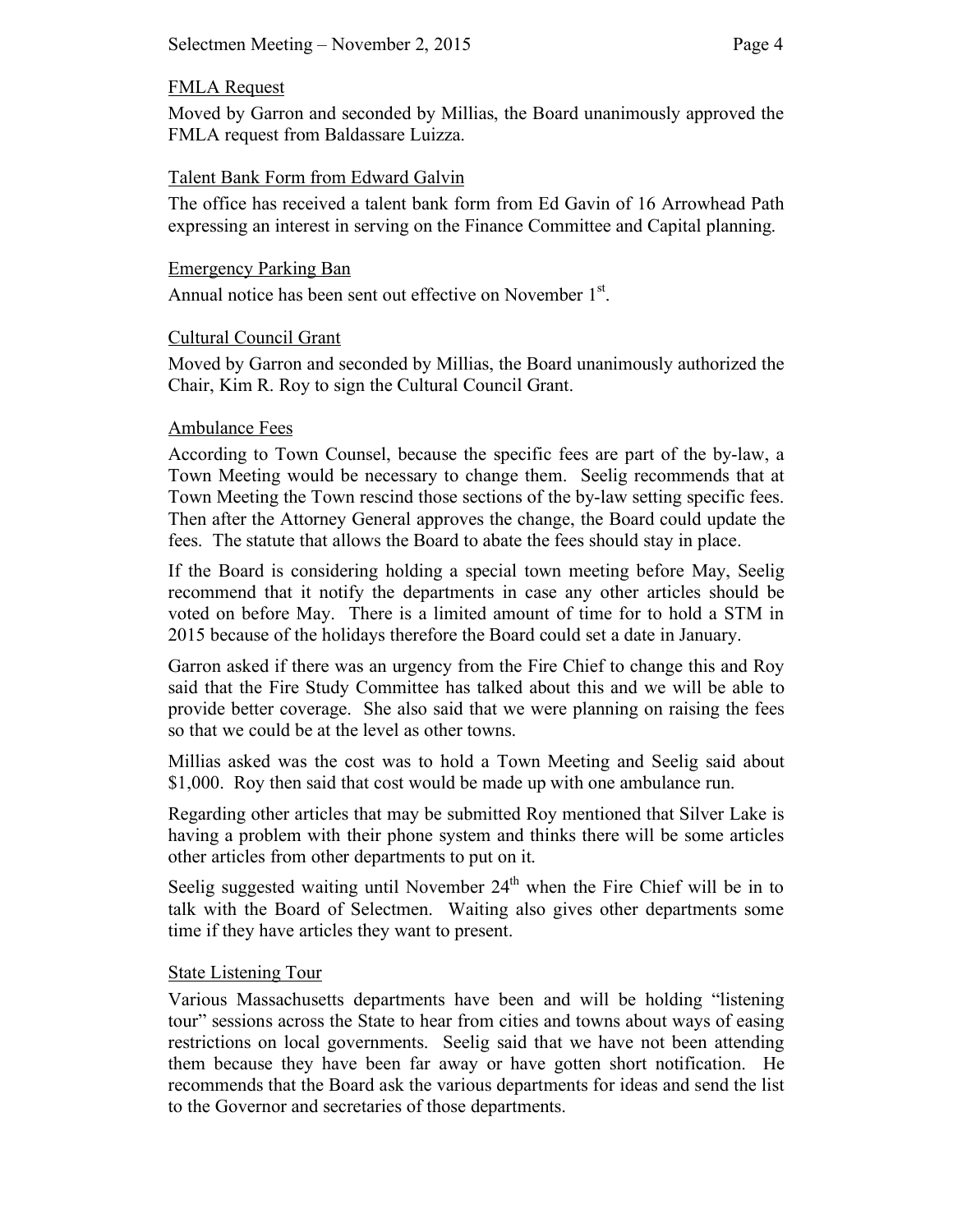## Burrage Pond

Jason Zimmer of Fisheries and Wildlife wrote to say that the topographical survey of the Town's parcel should be done by the end of October.

## Cleaning up Halifax

In October the Corby family had their own clean-up day accumulating several bags of trash and this past weekend the Boy Scouts did Elm Street.

Moved by Garron and seconded by Millias, the Board unanimously voted to send thank you letters to the Corby children and the Boy Scouts for cleaning up.

## Cape Cody Bay Watershed Flood Maps Meeting

Meeting will be on November  $17<sup>th</sup>$  in Kingston. Either the Building Inspector or the Administrative Assistant will attend.

### Digital Sign at Mobil Station

The Building Inspector sent a letter to the owner requesting that the level of illumination be dimmed from dusk to dawn.

## Halifax Country Club/Wetlands/Site Visit

A site visit by DEP on the issues from several months ago between the Country Club and the abutters will be conducted on November  $10<sup>th</sup>$  at 10:30 am. Seelig expects someone from the Conservation Commission will attend. No action is needed from the Board of Selectmen.

### Bridgewater State University/Veterans Center

There will be a dedication for their Veteran's Center on Wednesday, November 18<sup>th</sup> at 2 pm. RSVP requested. Seelig asked the Board if anyone was interested.

## Vacation Accrual/Building Inspector/Wage and Personnel

Robert Piccirilli has asked the Board of Health to recognize his years (and hours) of service as the Assistant Building Inspector in accumulating time towards determining his vacation. He would like to be credited with 2.5 years of time so that he would receive two weeks of vacation now, and then continue to accrue at normal rates. No action is needed from the BOS just an FYI.

### Sale of 5 Short Street

Seelig asked the Board if they have given any more thought to the sale of the above property which is a buildable lot that has been assessed at \$130,000.

Garron asked if there were only two houses on that street and Seelig said something like that.

Seelig said his first step would be to work with the Treasurer's office to make sure all the documents were done properly.

Roy said that Garron (at their Oct.  $13<sup>th</sup>$  meeting) did bring up the point that this property could be used for a water treatment plant maybe not this second she does not have a problem either way but it is something to think about.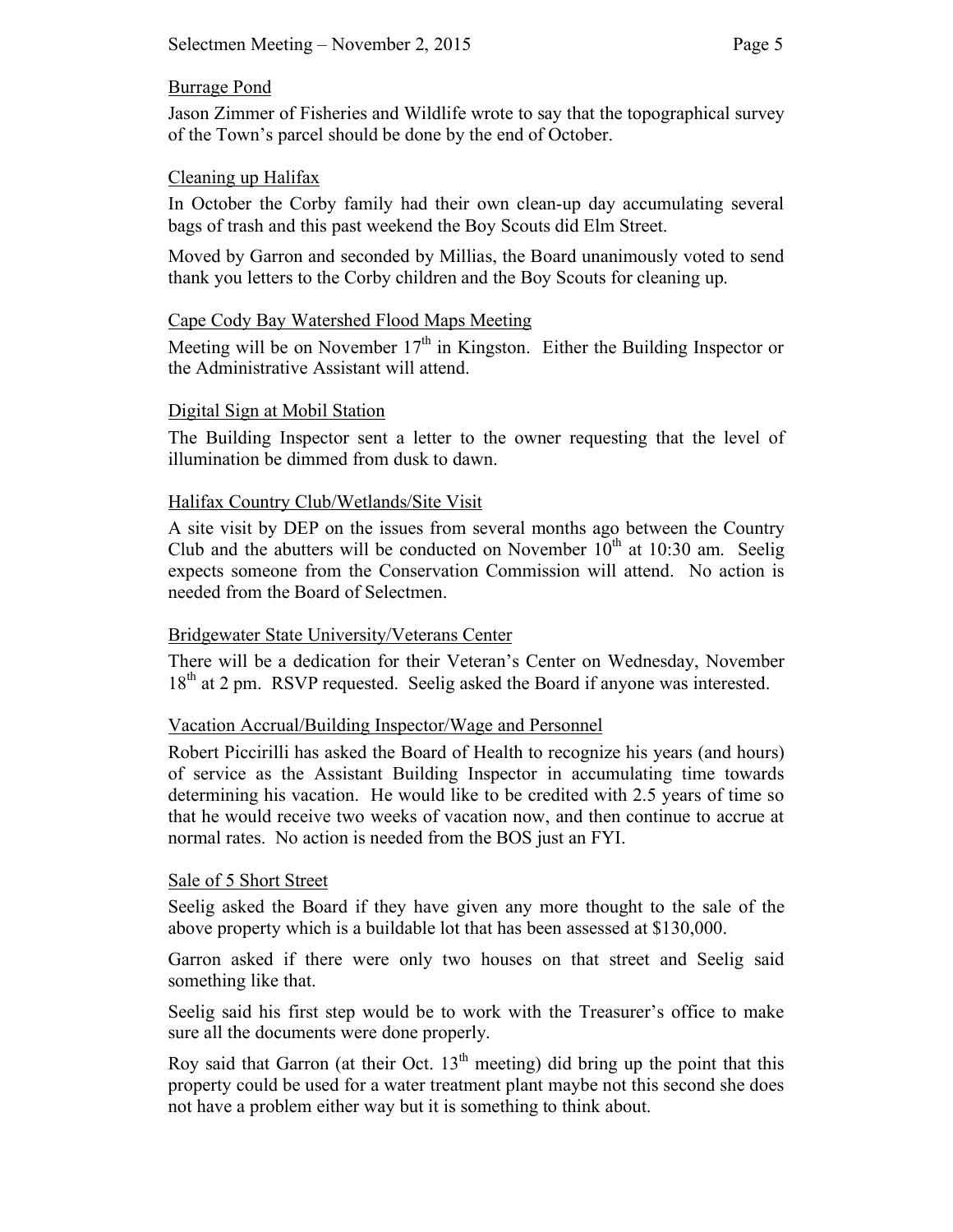Garron stated that if the property was sold the money would go into the General Fund so there is no guarantee the funds would go towards the COA building – not that he minds or is against it and understands what Ms. Marble is trying to do as he too would like it to go to the COA.

Seelig will ask the Treasurer's Office to check with Town Counsel regarding the paperwork and will bring back on December  $8<sup>th</sup>$ .

## **SCHEDULED APPOINTMENTS (CONTINUED)**

## *Paul Ledwell – Gazebo Proposal*

Mr. Ledwell came in this evening to present to the BOS a proposal for a gazebo on to put on the Town Green. He has spoken to Historic District Commission member, John She, and has looked at several pictures that Mr. Shea has given him. Together they have agreed on a gazebo similar to the one in Pembroke center, which is  $20'$  x  $40'$  but will be stone as it is less to maintain. He stated that he will finance the whole project and is asking the BOS what they will allow him to do such as size. His intention is to make it look as if it has always been there and for it to be used by the COA for bands and on the 4th of July. He continued to say that in the future the gazebo will be maintained through donations to the Caitlin Ledwell Memorial Scholarship Foundation. He added that Grille 58 will donate and the only thing he asks is that his daughter's name be put on it.

Roy wanted to thank him for his generosity and asked for John Campbell's thoughts.

Garron said that this was brought before us before, but could not decide on size or location and Millias said he thinks there is a spot where it would fit and it could be staked out.

Mr. Ledwell knows that some events we do on July  $4<sup>th</sup>$  and use a fair amount of space therefore was thinking of having it backing up against the street where the cemetery this way here people can pull up right to the gazebo should they have equipment they need to unload. He is happy to lay it out with the Building Inspector and a surveyor.

John Campbell thought that is would be nice but maybe on a smaller scale and was concerned about the maintenance. Mr. Ledwell said no matter what size, they will do the everyday maintenance and they can put it in writing that we will maintain it and money will be put away each year. His hope is that his children and/or grandchildren will follow through in maintaining it.

Campbell said to stake it out and we'll see how it goes and John Shea said he wants it to blend in as you drive by as he did see one in Chatham that was set back and looks like it was always there.

Mr. Ledwell said that he will bring in pictures of stone work that he has done and he too wants it to look like it was always here.

Roy said that she likes his idea of where we wants to put it and she agreed with Mr. Campbell about staking it out and they all can go look at the proposed site.

Mr. Ledwell stated that he did Rose Kennedy's garden along with his daughter Caitlin and that he will oversee the project from start to finish and his wife and daughter will do all the financing.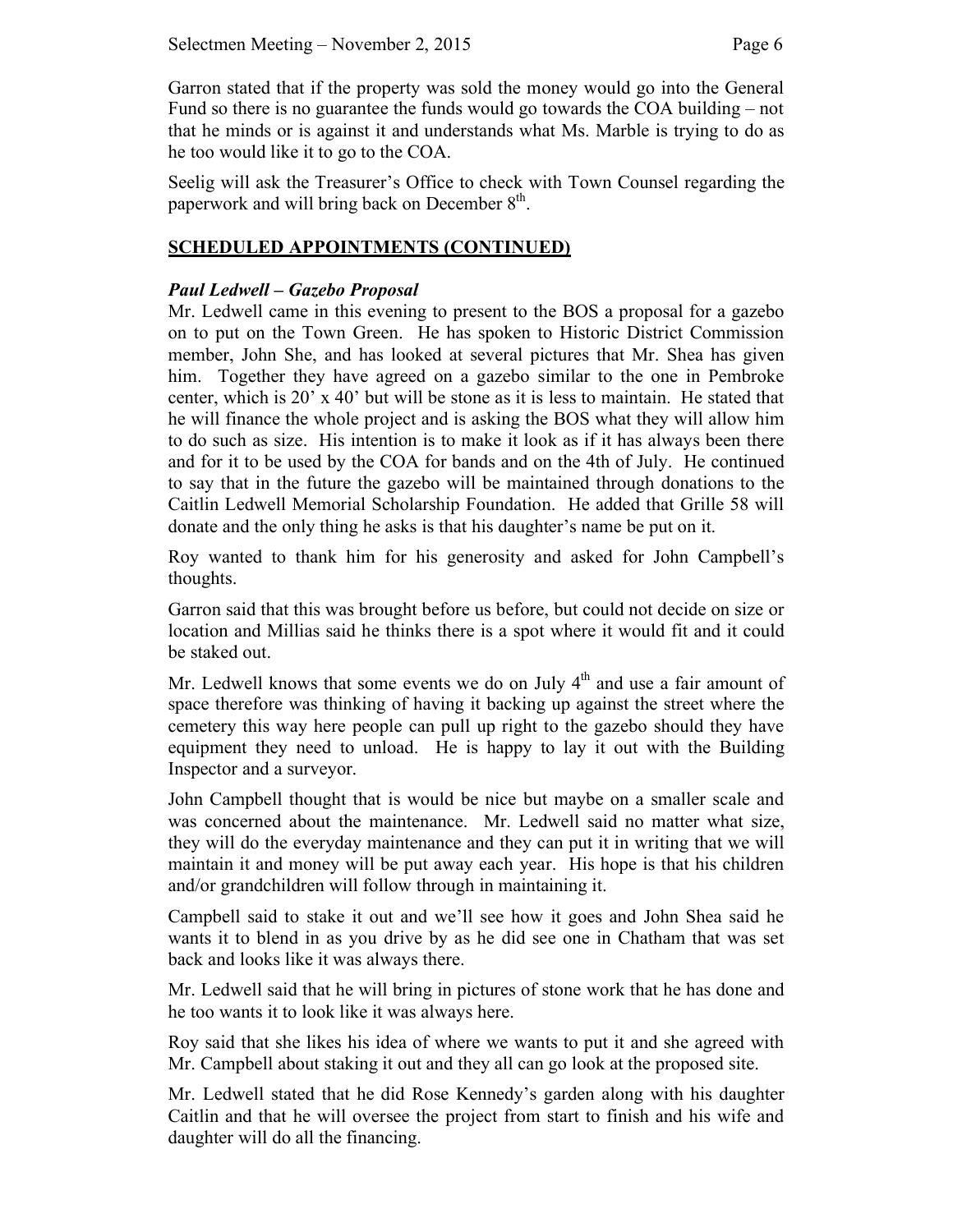Garron asked when was he looking to start and he said late next spring/summer. He will have it all planned out so it will flow smoothly and will give the schedule to the Town and if by chance a contractor falls through he will have back-up. Millias said he had no doubt that he would let this fall through.

Mr. Ledwell then asked the BOS what day they would like to do it as he would like my wife there along with anyone else. Roy suggested Monday, November  $23<sup>rd</sup>$  at 2:00 p.m. they could meet inside to look at the pictures and then head outside to the site. Mr. Campbell recommended that he stake it out in that morning.

In closing Roy thanked him again and said that this is greatly appreciated and Mr. Ledwell said that they want to do this for the Town as well as themselves.

## Council on Aging Update

Seeing as John Campbell was in the audience Seelig asked him where things stood with the Council on Aging as Seelig will be working with Carver on grants and there is a \$50,000 grant that can be used towards the project. Mr. Campbell said that they have resolved on how to pay for the architect, who is agreeable to take on the project but they want to make sure their plans are doable with the architect.

Seelig wanted to let him know that as long as we stay under \$10,000, we will not have to go out to bid and Campbell said that it will be under \$10,000.

Seelig suggested that the Building Committee meet with the Council on Aging so that they know their ideas and said that maybe they should meet a couple of times a month between now and January.

Millias said that he and Campbell have spoken and have come up with something that is workable, it is not going to be what everyone wants, but it will work. They did ask the Council on Aging if they could work with the ideas that were presented. Mr. Campbell said the plan is simple; not to small; looks like it belongs and is be something that works for the seniors. Once down on paper the Board will like it.

Millias pointed out that they need to move along. Seelig asked when we can get something from the architect and Mr. Campbell said hopefully this week.

Seelig hopes that at the Building Committee's meeting on November  $17<sup>th</sup>$  they could have something signed. Roy did say that in the end, it is up to the Town's people to decide, but at least when presented we know that we have exhausted all the options.

## **GENERAL MAIL / DISCUSSIONS**

## Water Tower Agreement

Moved by Garron and seconded by Millias, the Board unanimously authorized the chair, Kim R. Roy to sign the Water tower Agreement.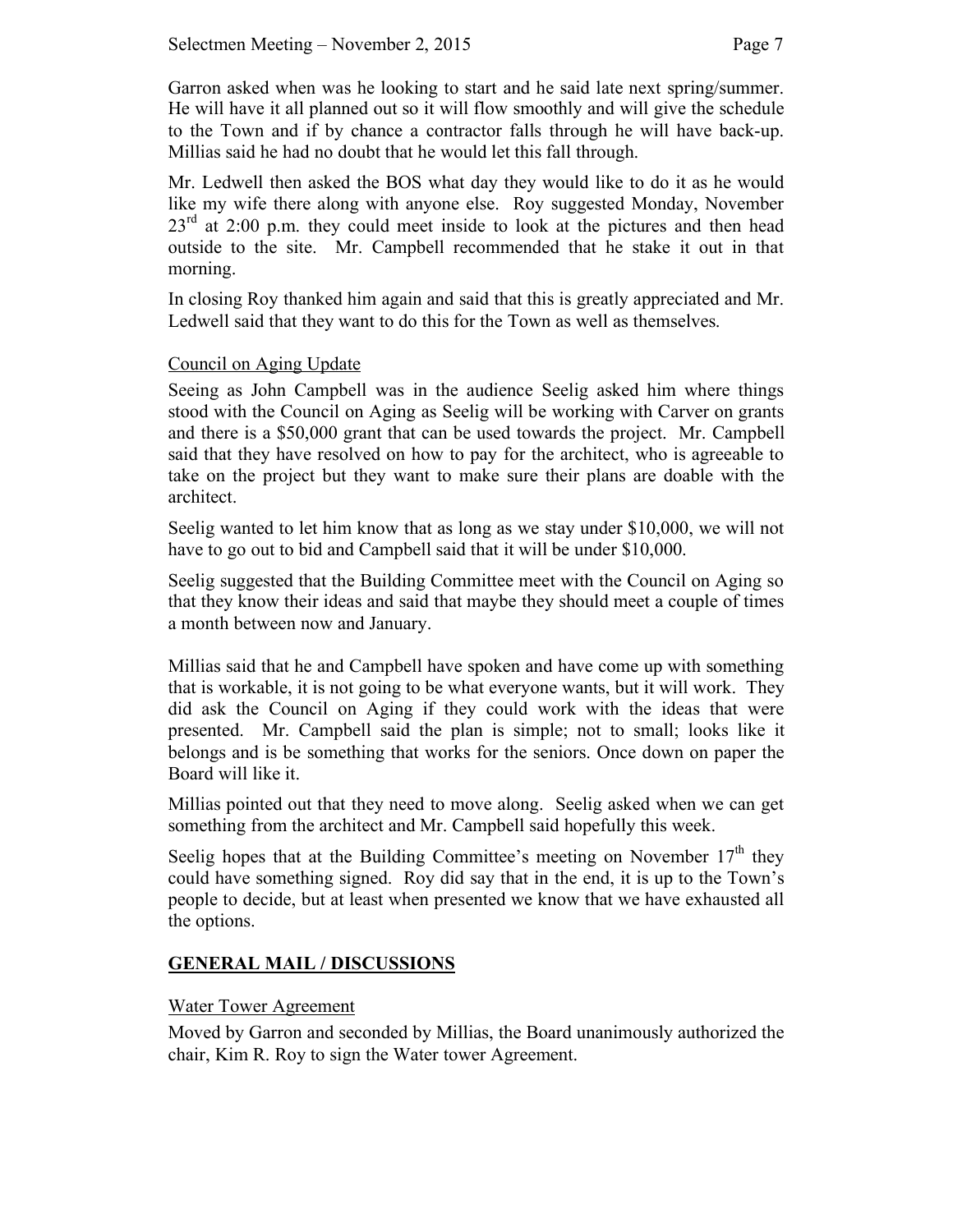### Veterans' Day

The Board was reminded that there will be an observance at 9 am outside of Town Hall on Wednesday, November 11<sup>th</sup>. Both Roy and Garron will attend; Millias will not be able to.

### Class II licenses Stipulations

With the requirement that all vehicles for sale must have the consumer information posters, the Board may wish to start reviewing the Class II licenses and determine whether it wishes to make changes to the stipulations including limiting how long a vehicle that is not for sale may be on the property thereby preventing license holders from running, in essence, a junk yard (Class III). Perhaps include, in the yearly inspection, the VINs for vehicles not for sale and that no vehicle can be on the property for more than a year (November to November) and not return.

Garron thought that a year is adequate time for a vehicle to be on a lot and does not have a problem with placing stipulations.

Millias asked how do we know what has been there and Seelig said that he would have to do that.

Moved by Garron and seconded by Millias, the Board unanimously voted to put a stipulation on all Class II licenses to include limiting how long a vehicle that is not for sale may be on the property.

#### Holidays in Halifax

The Committee will be meeting on meeting on November  $4<sup>th</sup>$  at 7 pm. The Board was asked if they wanted to provide any advice to the Committee.

Roy's thoughts were that this event is an evening for the community come together and would like to stick with keeping it simple. She asked how the rest of the Board felt.

Millias said that he appreciates all that everyone does but does not want it to turn into a carnival and keep it simple. He liked it being small-time and sensed where Roy is going with it.

Garron said that he has talked with people and they like it simple. He does not want to cut the businesses out, but agrees in keeping it simple.

Roy said that we fundraise for a lot of things here in town but this Christmas event is for the community just to come together and does not want to get away from the simple way it was. She added that once again, because of the generosity of Mr. Egan, we will have the fireworks display.

### Joint Meeting on Regional/Shared Services

At the three-town Finance Committee meeting in October, there was a short discussion about the possibility of a three-town Selectmen's meeting to investigate joint services. Seelig asked the Board if they wanted him to set up a meeting with the other Boards of Selectmen from the other towns. Millias suggested maybe shared IT and Conservation Agent.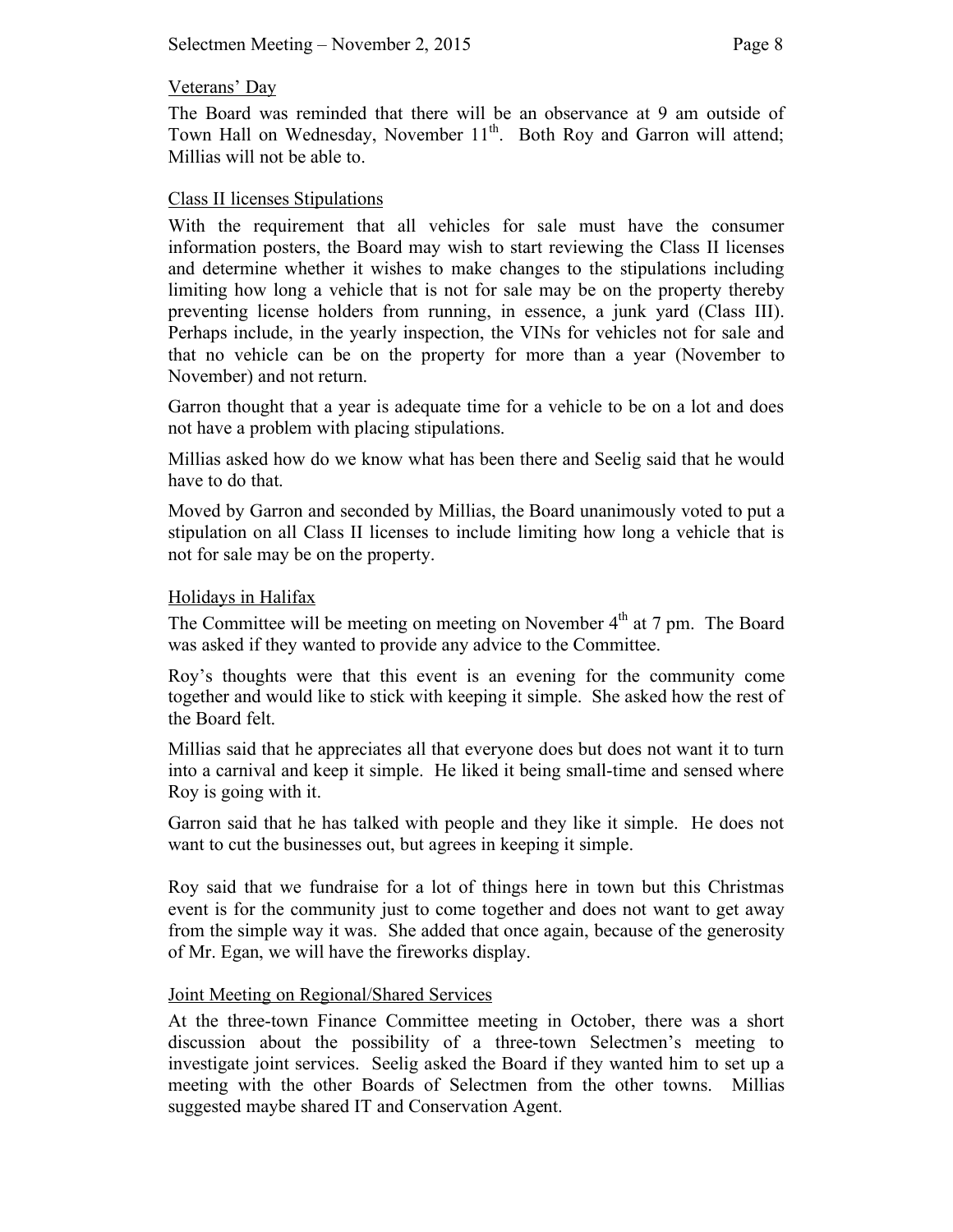## Appointed/Elected Treasurer-Collector

If the Board is interested in bring this to the Town Election ballot in May 2017, it needs to be on the May 2016 warrant. The next election for this position will be in May 2018. If the BOS is not interested in this then no action is needed.

Seelig said he is not advocating for this, he is just putting the bug in the Board of Selectmen's ears because it will need to be on the ballot.

Garron did not see the need in changing it as trust is important for the person elected.

Millias agreed with Garron about needing to do this at this time but said if they did change it then they would need to look at all appointed officials because they need to be fair. He said in his opinion it only works if the BOS has the will to actually let somebody go and this is difficult in a small town it. He also said at the end of the day it is the Board of Selectmen who will need to have to make the decision if an employee is not meeting their expectations.

Roy said she did a lot of work on this specific position and felt for many years it should be appointed but Town Meeting has spoken. Her biggest fear is that it could be a popularity contest and you don't always have somebody who qualified for the position. She agrees with Millias about changing other elected positions to appointed and said it is easier to manage someone who is appointed because the voters do not know the specifics of the day to day knowledge of the position.

Roy thinks it is too soon to do it and that and maybe talk about it next year and maybe think about other elected positions. She appreciated Seelig bring this up.

### Surplus Property – Town Administrator

Moved by Garron and seconded by Millias, the Board unanimously voted to declare the following piece of equipment as surplus:

Netgear router Model WNDR4500, Serial 2S54257D014C7

## Road Cut – 104 Oak Street

Moved by Garron and seconded by Millias, the Board unanimously voted to approve the road cut at 104 Oak Street, with the stipulation that it is completed by the date set forth by the Highway Surveyor.

### Recycling Abatement – Bill #451

Moved by Garron and seconded by Millias, the Board unanimously voted to table this request until they get further confirmation from Waste Management that they off recycling services at the resident's company where he bring his recycling.

# FY2017 Budget Discussion - November 24<sup>th</sup>

Seelig asked the Board if they wanted department heads to be part of this discussion and Garron said that each department should know what their budget is. Seelig then said there will be four contracts open up for full negotiations.

Roy's initial thought is to level service and mentioned that there is major work for the roof over at the at school and then there is the Senior Center.